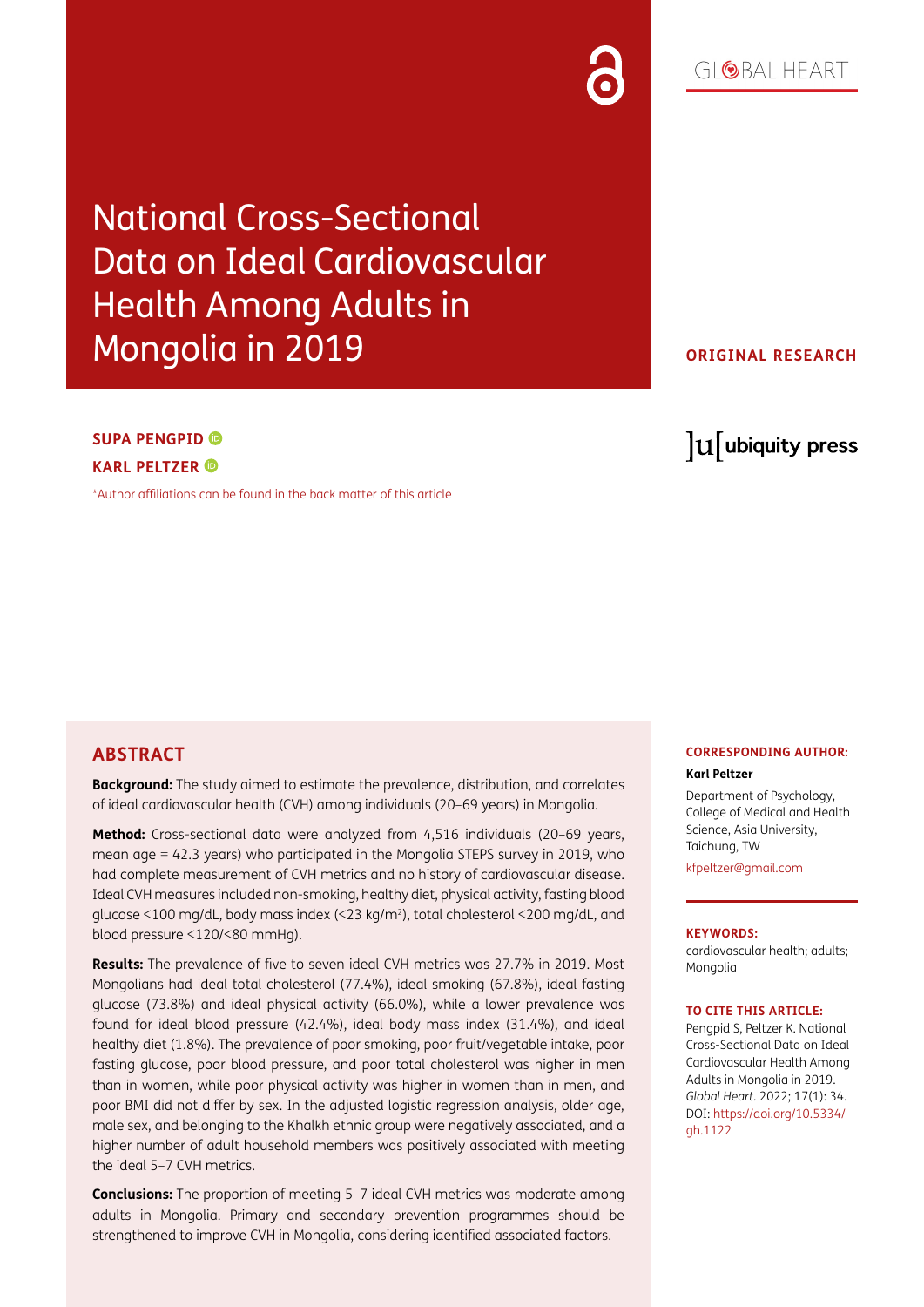#### **BACKGROUND**

Globally, an 'estimated 17.9 million people died from cardiovascular diseases (CVDs) in 2016, representing 31% of all global deaths,' of which more than three-quarters occurred in lowand middle-income countries [\[1\]](#page-10-1). CVDs contribute to 40% of mortality in 2016 in Mongolia, a lower-middle income country in East Asia [\[2\]](#page-10-2). In the previous recent STEPS survey in Mongolia in 2013, the prevalence of self-reported ischaemic heart disease and/or stroke was 12.4%, and the prevalence of CVD risk factors included 27.1% current tobacco use, 23.5% heavy episodic drinking, 96.4% inadequate fruit and vegetable intake (<5 servings/day), 22.3% low physical activity, 34.8% overweight (25–29.9 kg/m<sup>2</sup>), 19.7% obesity ( $\geq$ 30 kg/m<sup>2</sup>), 27.5% hypertension and 7.6% diabetes [\[3\].](#page-10-3) These CVD risk factors often cluster together, increasing the risk of developing CVDs, and should be prioritized in the prevention of CVDs [4, [5](#page-10-4)].

In an effort to prevent the development of CVDs, the American Heart Association (AHA) conceptualized 'ideal cardiovascular health (CVH),' including 'seven ideal health behaviours and factors, including smoking, body mass index, nutritional intake, physical activity, blood pressure, blood glucose level, and total cholesterol level' [[6](#page-10-5), [7\]](#page-10-6). Using these seven metrics, the CVH status of the population can be defined as ideal (5–7 ideal metrics), intermediate (3–4 ideal metrics) or poor (0–2 ideal metrics) [\[8\]](#page-10-7). Having a higher number of ideal CVH metrics has been shown to be 'protective against all-cause and CVD-related mortality risk, incident cardiovascular events, lower prevalence and incidence of non-CVD outcomes such as cancer, depression, and cognitive impairment' [\[9\].](#page-10-8) Based on our review, we could not find any national data on ideal CVH in Mongolia.

Globally, mainly in high-income countries, 19.6% of participants had ideal (5–7 ideal metrics) CVH [\[8\].](#page-10-7) Lessor research has been done on CVH in East and South Asian low- and middleincome countries. Several studies in China found, e.g., in Shandong (18–69 years) 0.05% had all 7-ideal metrics [\[10\],](#page-10-9) in rural Northwest China (20–80 years) 0.0% [\[11\]](#page-10-10) and in rural China (≥35 years), 0.1% had all 7 ideal CVH metrics [\[12\].](#page-10-11) In a nationally representative sample in China (≥20 years), 33.0% had 5–7 ideal CVH [\[13\].](#page-10-12) In South Asia, in Nepal (15–69 years), 51.6% had 5–7 ideal CVH metrics [\[14\],](#page-10-13) in semi-urban Western Nepal (≥25 years), 14.3% had 6 or 7 ideal metrics [\[5\]](#page-10-4), and in urban India (20–75 years), ideal <0.1% had 7 ideal metrics and 7.1% had ≥6 ideal metrics [\[15\]](#page-10-14). Worldwide, smoking (69.1%), fasting blood glucose (FPG) (67.7%) and total cholesterol (TC) (51.7%) had the highest prevalence of ideal CVH status, followed by physical activity (40.6%), body mass index (BMI) (40.3%), blood pressure (BP) (34.6%), and dietary pattern (12.1%) [\[8\]](#page-10-7). Inconclusive results on an increase or decrease in the prevalence of 5–7 ideal CVH metrics were found over time [\[16–](#page-10-15)[20\]](#page-11-0).

Sociodemographic factors associated with ideal CVH may include female sex [[8,](#page-10-7) [14,](#page-10-13) [20](#page-11-0)], younger age [\[8](#page-10-7), [14,](#page-10-13) [15](#page-10-14), [20,](#page-11-0) [21](#page-11-1)], ethnicity [\[20\]](#page-11-0), higher education [[10](#page-10-9), [20,](#page-11-0) [21](#page-11-1)], and rural residence [\[22,](#page-11-2) [23](#page-11-3)]. The study aimed to estimate the prevalence and associated factors of ideal CVH among individuals (≥20 years) in Mongolia in 2019.

#### **METHODS**

#### **STUDY DESIGN AND PARTICIPANTS**

Secondary data from the STEPS cross-sectional survey in Mongolia in 2019 with complete measurements of CVH metrics and without CVD history were analyzed [\[24\];](#page-11-4) the overall response rate was 98.1% [\[25\]](#page-11-5). Following the STEPS survey procedures, 'Socio-demographic and behavioural information was collected in Step 1. Physical measurements such as height, weight, and blood pressure were collected in Step 2. Biochemical measurements were collected to assess blood glucose and cholesterol levels in Step 3' [\[24\].](#page-11-4) 'A multi-stage stratified sampling process was carried out to randomly select participants from the target population (15–69 years). One individual within the age range of the survey' (15–69 years) was selected per household [\[25\].](#page-11-5) The inclusion criteria for the current analysis were participants with 'no missing data on smoking status, BMI, PA, diet, total TC, FBG, and BP measurements,' the absence of CVD and aged 20–69 years. Ethics approval was provided by the 'Ministry of Health Medical Ethical Committee,' Mongolia, and 'written informed consent was obtained from all participants' [\[25\].](#page-11-5)

Data collection followed the 'WHO three STEPS methodology (all assessed during one survey): Step 1 included administration of a structured questionnaire (sociodemographics, medical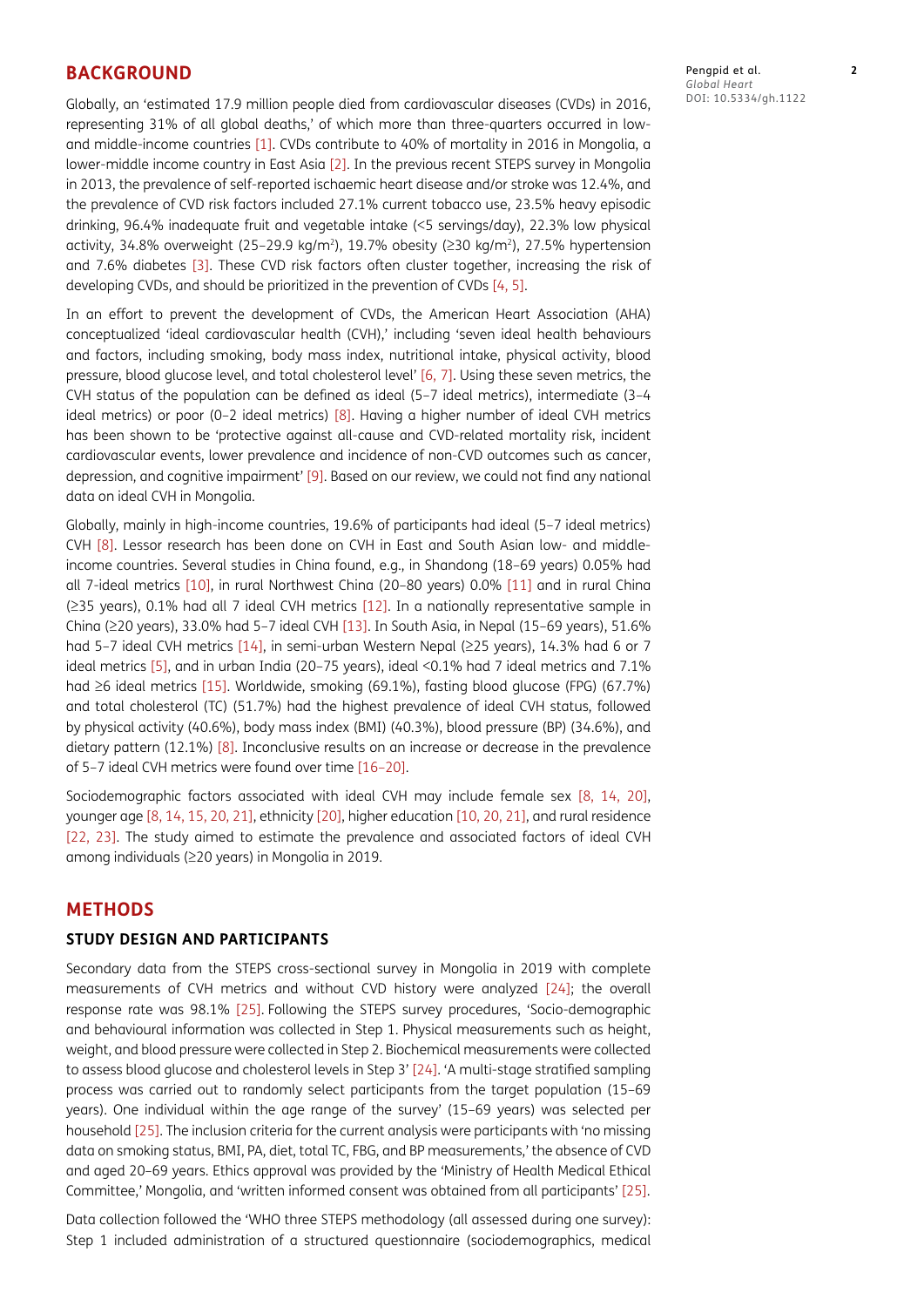history, medication use, and health risk behaviour). Smoking status was sourced from three questions: 1) 'Do you currently smoke any tobacco products, such as cigarettes, cigars or pipes?' (Yes/No), 2) 'In the past, did you ever smoke any tobacco products?' and 3) 'How old were you when you stopped smoking?' (Age in years). Fruit and vegetable intake: Using showcards, the participants were asked about how many days they eat fruits/vegetables in a typical week and the number of servings of fruit/vegetable they eat on one of those days. Self-reported physical activity was assessed with the Global Physical Activity Questionnaire (GPAQ) and categorized by the median metabolic equivalent (METs) of performed activities as low (total physical activity METs minutes per week is < 600), moderate (3 or more days of vigorous-intensity activity of at least 20 minutes per day OR; 5 or more days of moderate-intensity activity or walking of at least 30 minutes per day OR; 5 or more days of any combination of walking, moderate or vigorous intensity activities achieving a minimum of at least 600 MET-minutes per week) and high (vigorous-intensity activity on at least 3 days achieving a minimum of at least 1500 METs minutes per week OR; 7 or more days of any combination of walking, moderate or vigorous intensity activities achieving a minimum of at least 3000 MET-minutes per week.) [\[25\].](#page-11-5)

Step 2 consisted of blood pressure and anthropometric measurements, and Step 3 included biochemical tests (blood glucose and blood lipids) [\[24\]](#page-11-4). Anthropometric measurements were taken using the 'Somatometre-Stanley 04-116 device and electronic scales GIMA' [\[25\].](#page-11-5) Of the three blood pressure measurements using 'OMRON Model M5 automatic blood pressure monitor' [\[25\];](#page-11-5) the last two readings were averaged [\[24\]](#page-11-4). 'Blood glucose, total cholesterol and triglycerides were measured in peripheral (capillary) blood at the data collection site using dry chemical methods, biochemical analysis and automated analyzer.' Serum samples were taken to analyze LDL and HDL cholesterol [\[25\].](#page-11-5) Levels of sodium and creatinine in spot urine samples were used to estimate population 24 h salt/sodium intake, using the INTERSALT equation [\[25\].](#page-11-5)

#### **MEASURES**

Poor, intermediate and ideal CVH levels for smoking, BMI, PA, diet, TC, BP, and FBG were determined, based on modified AHA definitions; exact AHA classifications are given in brackets [\[6,](#page-10-5) [7](#page-10-6)].

#### **CARDIOVASCULAR HEALTH BEHAVIOUR**

*Smoking status:* ≥20 years, poor: current smoker (in the past 12 months), intermediate: former smoker ≤12 months, and ideal: never or quit >12 months.

*Body Mass Index* (BMI) (kg/m2): ≥20 years, BMI is defined 'poor if ≥25kg/m2, intermediate as 23.0–24.9 kg/m<sup>2</sup>, and ideal BMI is <23.0 kg/m<sup>2</sup> [\[26\]](#page-11-6) ['BMI is defined poor if  $\geq 30$ kg/m<sup>2</sup>, intermediate as 25.0-29.9 kg/m<sup>2</sup>, and ideal BMI is <25 kg/m<sup>2</sup>'].

*Healthy diet:* adults ≥20 years, poor: <4.5 FV servings/day and ≥1500 milligrams/day sodium, intermediate: ≥4.5FV servings/day or <1500 milligrams/day sodium, ideal: ≥4.5FV servings/day and <1500 milligrams/day sodium [\[17,](#page-10-16) [27\]](#page-11-7); ['poor: 0–1 components, intermediate: 2–3, and ideal: 4–5 components (1: ≥4.5 cups/day fruits and vegetables, 2: ≥3.5 ounce servings/week of fish, 3: <1500 milligrams/day sodium, 4: <450 calories/week sweets/sugar, and 5: ≥3 1-ounce servings/day whole grains)'].

*Physical activity* (PA): adults ≥20 years, Poor = <600 MET mins/week, intermediate = 600- <1500 MET mins/week, and ideal ≥1500 MET mins/week, based on the Global Physical Activity questionnaire [\[17](#page-10-16), [28\].](#page-11-8) [**'**Poor = None, Intermediate = 1–149 min/wk moderate intensity or 1–74 min/wk vigorous intensity or 1–149 min/wk moderate+vigorous, ideal = ≥150 min/wk moderate intensity or ≥75 min/wk vigorous intensity or ≥150 min/wk moderate+vigorous.']

#### **CARDIOVASCULAR HEALTH FACTORS**

*Poor total cholesterol* (TC): ≥20 years, 'poor is TC ≥6.3 mmol/L (≥240 mg/dl), intermediate is TC 5.2-6.2 mmol/L (200–239mg/dL) or treated to TC <5.2 mmol/L (<200mg/dL) and ideal TC is <200mg/dL and without any cholesterol-lowering medication.'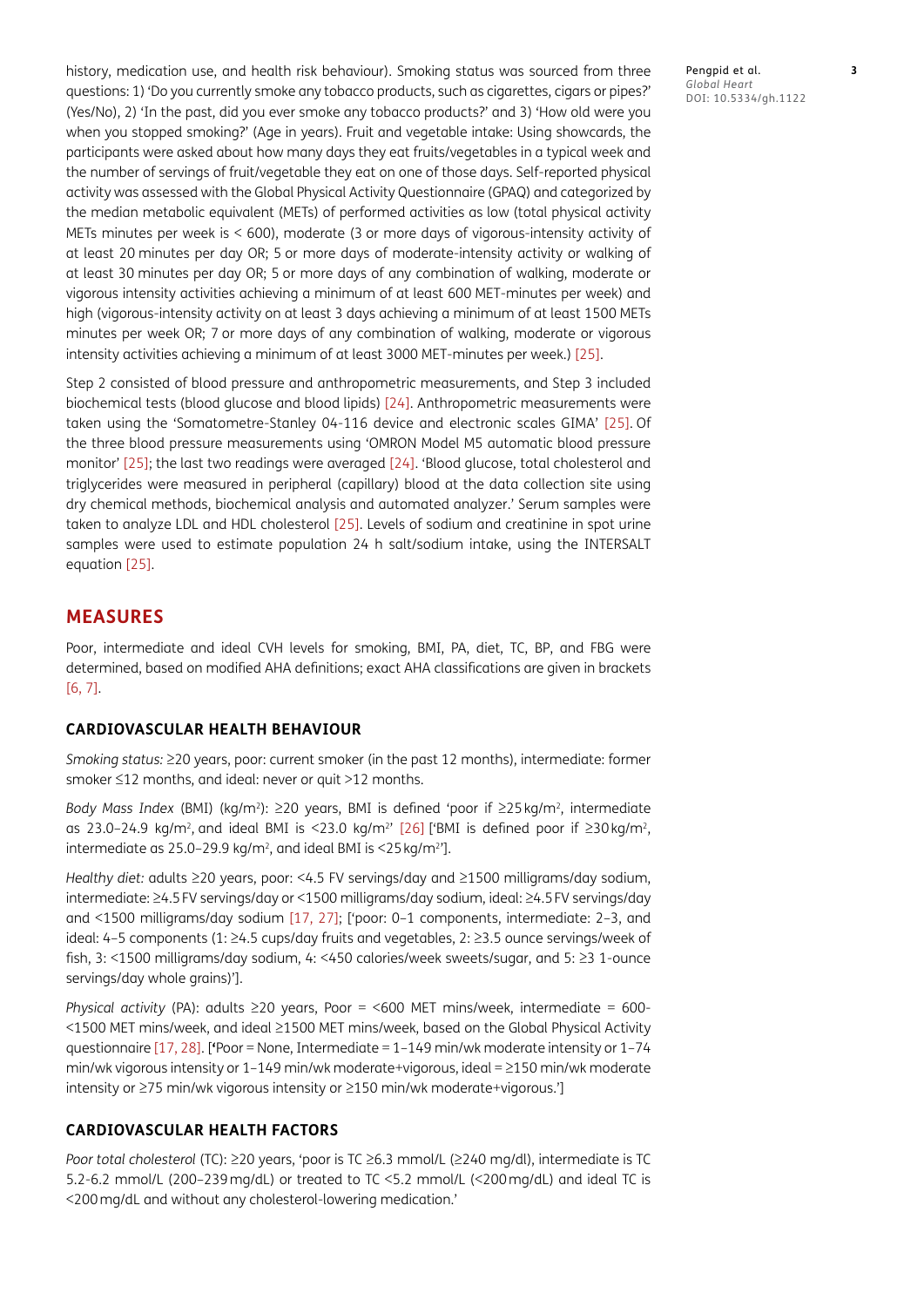*Fasting blood glucose (FBG)*: adults ≥20 years, poor FBG is defined as 'glucose≥ 7.0 mmol/L (≥126mg/dL), intermediate is glucose 5.6-6.9 mmol/L (100–125mg/dL) or treated to <100mg/ dL, and ideal is <5.6 mmol/L <100mg/dL and without any glucose-lowering medication.'

*Blood pressure* (BP): adults ≥20 years, poor is defined as 'BP ≥140/≥90mmHg, intermediate is systolic BP 120–139 mmHg or diastolic BP 80–89mmHg or treated to BP <120/<80mmHg, and ideal BP is defined as BP <120/<80mmHg and without any antihypertensive medication.'

The seven CVH metrics were coded as  $1 =$  ideal and  $0 =$  not ideal, summed, and classified into 0–2, 3–4, and 5–7 ideal CVH metrics.

Sociodemographic covariates included age (years), sex (male, female), education in years, number of adult household members, employment and residence status and ethnic group [\[24\]](#page-11-4).

History of CVDs included self-reported 'Have you ever had a heart attack or chest pain from heart disease (angina) or a stroke (cerebrovascular accident or incident)? (Yes, No)' [\[24\].](#page-11-4)

### **DATA ANALYSIS**

All statistical analyses were conducted with 'STATA software version 14.0 (Stata Corporation, College Station, TX, USA).' 'Analysis weights were calculated by taking the inverse of the probability of selection of each participant. These weights were adjusted for differences in the age-sex composition of the sample population as compared to the target population' [\[25\]](#page-11-5). Descriptive statistics are used to describe CVH metrics (ideal, intermediate, and poor). Chisquare tests were used to test for differences in proportion. Logistic regressions were used to assess the associations between sociodemographic factors and meeting 5–7 CVH metrics, overall and stratified by sex. Covariates in the multivariable logistic regression models were age group, sex, educational level, number of adult household members, work and residence status and ethnicity. To account for the multi-stage sample design, Taylor linearization methods were utilized. P-values <0.05 were considered significant, and missing values were discarded.

#### **RESULTS**

#### **SAMPLE CHARACTERISTICS**

The sample with complete CVH metrics measurement and without CVD history included 4,516 persons (20–69 years), with a mean age of 42.3 years (SD = 12.8 years) in 2019. Further sociodemographic characteristics of the sample by sex are described in [Table 1](#page-3-0) (see [Table 1\)](#page-3-0).

|                         | <b>ALL</b>        | <b>MALE</b>       | <b>FEMALE</b>     |
|-------------------------|-------------------|-------------------|-------------------|
|                         | N (%)             | N (%)             | N (%)             |
| <b>ALL</b>              | 4516 <sup>A</sup> | 2306 <sup>B</sup> | 2480 <sup>c</sup> |
| Age (years)             |                   |                   |                   |
| $20 - 34$               | 1462 (32.4)       | 692 (34.0)        | 770 (31.0)        |
| $35 - 49$               | 1654 (36.6)       | 758 (37.2)        | 896 (36.1)        |
| $50 - 69$               | 1400 (31.0)       | 586 (28.8)        | 814 (32.8)        |
| Education (in years)    |                   |                   |                   |
| $0 - 9$                 | 1305 (28.9)       | 708 (34.8)        | 597 (24.1)        |
| $10 - 11$               | 1136 (25.2)       | 525 (25.8)        | 611 (24.6)        |
| $\geq$ 12               | 2075 (45.9)       | 803 (39.4)        | 1272 (51.3)       |
| Household adult members |                   |                   |                   |
| $0 - 2$                 | 1860 (56.1)       | 883 (43.8)        | 977 (39.6)        |
| 3 or more               | 2623 (43.9)       | 1135 (56.2)       | 1488 (60.4)       |
| Employed                |                   |                   |                   |
| No                      | 1526 (33.8)       | 558 (27.4)        | 968 (39.1)        |
| Yes                     | 2984 (66.2)       | 1475 (72.6)       | 1509 (60.9)       |
|                         |                   |                   |                   |

<span id="page-3-0"></span>**Table 1** Sample characteristics of participants aged 20 years and older, Mongolia, 2019. a 879 (16.3%) were excluded due to history of CVD; <sup>b</sup>347 (14.6%) and c532 (17.7%) were excluded due to history of CVD.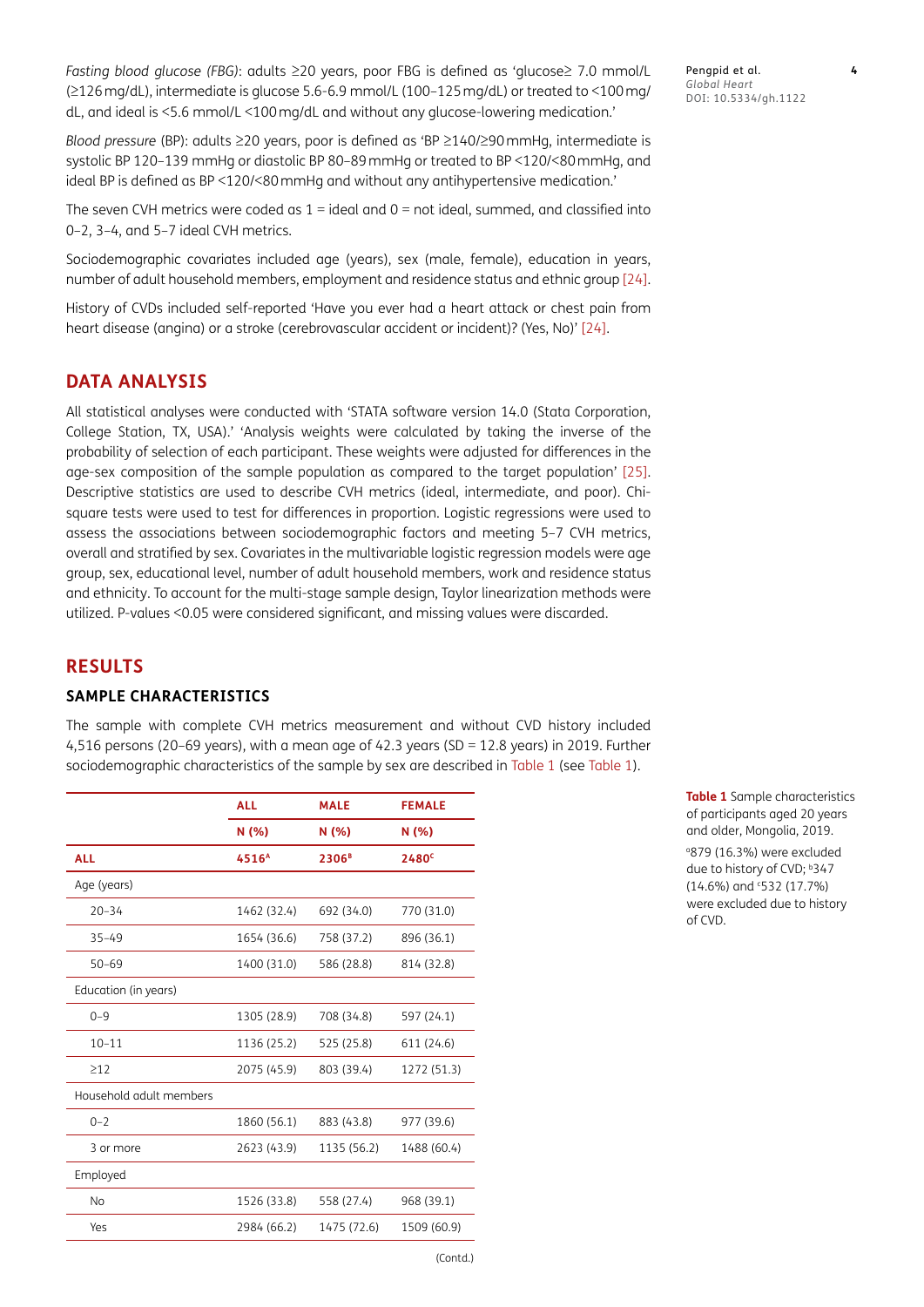|              | <b>ALL</b>        | <b>MALE</b>       | <b>FEMALE</b>     |
|--------------|-------------------|-------------------|-------------------|
|              | N (%)             | N (%)             | N (%)             |
| <b>ALL</b>   | 4516 <sup>A</sup> | 2306 <sup>B</sup> | 2480 <sup>c</sup> |
| Ethnic group |                   |                   |                   |
| Other        | 655 (14.6)        | 335 (16.5)        | 320 (13.0)        |
| Khalkh       | 3844 (85.4)       | 1693 (83.5)       | 2151 (87.0)       |
| Residence    |                   |                   |                   |
| Rural        | 1644 (36.4)       | 821 (40.3)        | 823 (33.2)        |
| Urban        | 2872 (63.6)       | 1215 (59.7)       | 1657 (66.8)       |

#### **DISTRIBUTION OF CARDIOVASCULAR HEALTH METRICS**

Most Mongolians had ideal total cholesterol (77.4%), ideal smoking (67.8%), ideal fasting glucose (73.8%) and ideal physical activity (66.0%), while a lower prevalence was found for ideal blood pressure (42.4%), ideal body mass index (31.4%) and ideal fruit/vegetable intake (1.8%). The prevalence of poor smoking, poor fruit/vegetable intake, poor fasting glucose, poor blood pressure, and poor total cholesterol was higher in men than in women, while poor physical activity was higher in women than in men, and poor BMI did not differ by sex.

The prevalence of five to seven ideal CVH metrics 27.7%, 36.4% among women and 19.3% among men (see [Table 2\)](#page-4-0).

| <b>CARDIOVASCULAR HEALTH METRICS</b> | <b>ALL</b> | <b>MALE</b> | <b>FEMALE</b> | <b>P-VALUE</b> |
|--------------------------------------|------------|-------------|---------------|----------------|
| Smoking                              |            |             |               | < 0.001        |
| Poor                                 | 26.3       | 47.0        | 5.1           |                |
| Intermediate                         | 5.9        | 9.5         | 2.2           |                |
| Ideal                                | 67.8       | 43.5        | 92.7          |                |
| Body mass index                      |            |             |               | 0.483          |
| Poor                                 | 53.8       | 52.5        | 55.0          |                |
| Intermediate                         | 14.8       | 15.7        | 13.9          |                |
| Ideal                                | 31.4       | 31.7        | 31.1          |                |
| Healthy diet score                   |            |             |               | < 0.001        |
| Poor                                 | 70.7       | 74.3        | 67.0          |                |
| Intermediate                         | 27.5       | 24.5        | 30.5          |                |
| Ideal                                | 1.8        | 1.2         | 2.5           |                |
| Physical activity                    |            |             |               | < 0.001        |
| Poor                                 | 23.4       | 21.3        | 25.7          |                |
| Intermediate                         | 10.6       | 7.5         | 13.7          |                |
| Ideal                                | 66.0       | 71.2        | 60.6          |                |
| Total cholesterol                    |            |             |               | < 0.001        |
| Poor                                 | 4.7        | 5.7         | 3.8           |                |
| Intermediate                         | 17.9       | 19.8        | 15.9          |                |
| Ideal                                | 77.4       | 74.5        | 80.3          |                |
| Blood pressure                       |            |             |               | < 0.001        |
| Poor                                 | 21.9       | 24.4        | 19.4          |                |
| Intermediate                         | 35.7       | 42.5        | 28.7          |                |
| Ideal                                | 42.4       | 33.1        | 51.8          |                |

Pengpid et al. **5** *Global Heart* DOI: 10.5334/gh.1122

<span id="page-4-0"></span>**Table 2** Cardiovascular health (CVH) metrics distribution in percent, overall and by sex.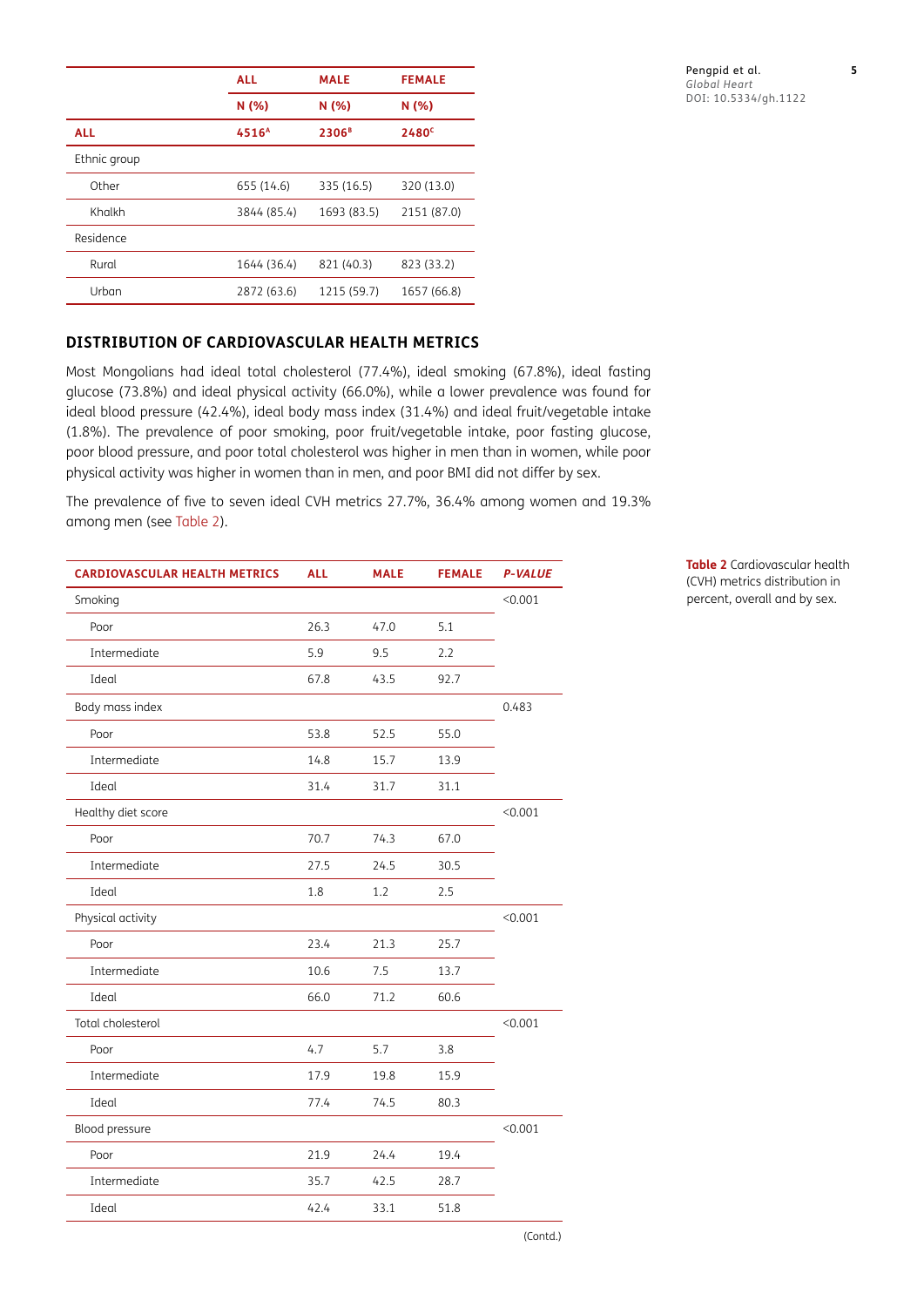| <b>CARDIOVASCULAR HEALTH METRICS</b> | <b>ALL</b> | <b>MALE</b> | <b>FEMALE</b> | <b>P-VALUE</b> |
|--------------------------------------|------------|-------------|---------------|----------------|
| Fasting glucose                      |            |             |               | < 0.001        |
| Poor                                 | 8.5        | 10.0        | 7.0           |                |
| Intermediate                         | 17.7       | 19.2        | 16.1          |                |
| Ideal                                | 73.8       | 70.8        | 76.9          |                |
| No of ideal CVH metrics              |            |             |               | < 0.001        |
| $\mathbf 0$                          | 0.9        | 1.4         | 0.3           |                |
| $\mathbf{1}$                         | 5.2        | 8.3         | 2.1           |                |
| $\overline{2}$                       | 15.5       | 20.5        | 10.4          |                |
| 3                                    | 26.0       | 28.0        | 23.9          |                |
| 4                                    | 24.6       | 22.4        | 26.9          |                |
| 5                                    | 20.2       | 15.3        | 25.2          |                |
| 6                                    | 7.4        | 4.0         | 10.9          |                |
| $\overline{7}$                       | 0.2        | 0.0         | 0.3           |                |
| $\geq$ 5 ideal CVH metrics           | 27.7       | 19.3        | 36.4          | < 0.001        |
|                                      | M (SD)     | M (SD)      | M (SD)        |                |
| 0-7 ideal CVH metrics                | 3.6(1.4)   | 3.2(1.3)    | 4.0(1.3)      | < 0.001        |
| 0-14 CVH metrics                     | 8.5(2.3)   | 7.9(2.3)    | 9.1(2.2)      | < 0.001        |

Pengpid et al. **6** *Global Heart* DOI: 10.5334/gh.1122

Analysing CVH metrics by age group found that BMI, physical activity, total cholesterol, blood pressure and fasting glucose CVH metrics significantly declined with older age, while smoking and healthy diet did not change with age. The proportion five to seven ideal CVH metrics significantly declined from 42.3% at age 29–34 years to 10.2% at 50–69 years (see [Table 3\)](#page-5-0).

| <b>CARDIOVASCULAR HEALTH METRICS</b> | <b>AGE GROUP IN YEARS</b> |           | <b>P-VALUE</b> |         |
|--------------------------------------|---------------------------|-----------|----------------|---------|
|                                      | $20 - 34$                 | $35 - 49$ | $50 - 69$      |         |
| Smoking                              |                           |           |                | 0.151   |
| Poor                                 | 24.5                      | 27.1      | 29.3           |         |
| Intermediate                         | 6.2                       | 5.9       | 5.4            |         |
| Ideal                                | 69.3                      | 67.0      | 65.2           |         |
| Body mass index                      |                           |           |                | < 0.001 |
| Poor                                 | 39.3                      | 64.4      | 68.7           |         |
| Intermediate                         | 14.9                      | 16.0      | 12.9           |         |
| Ideal                                | 45.8                      | 19.6      | 18.4           |         |
| Healthy diet score                   |                           |           |                | 0.168   |
| Poor                                 | 69.5                      | 72.7      | 70.4           |         |
| Intermediate                         | 29.1                      | 25.5      | 27.0           |         |
| Ideal                                | 1.4                       | 1.8       | 2.6            |         |
| Physical activity                    |                           |           |                | < 0.001 |
| Poor                                 | 19.4                      | 24.9      | 29.9           |         |
| Intermediate                         | 9.7                       | 11.3      | 11.5           |         |
| Ideal                                | 70.8                      | 63.8      | 58.6           |         |
| Total cholesterol                    |                           |           |                | < 0.001 |
| Poor                                 | 3.2                       | 5.6       | 6.8            |         |
| Intermediate                         | 12.0                      | 20.2      | 26.9           |         |
| Ideal                                | 84.8                      | 74.1      | 66.2           |         |

<span id="page-5-0"></span>**Table 3** Cardiovascular health (CVH) metrics distribution in percent, by age group.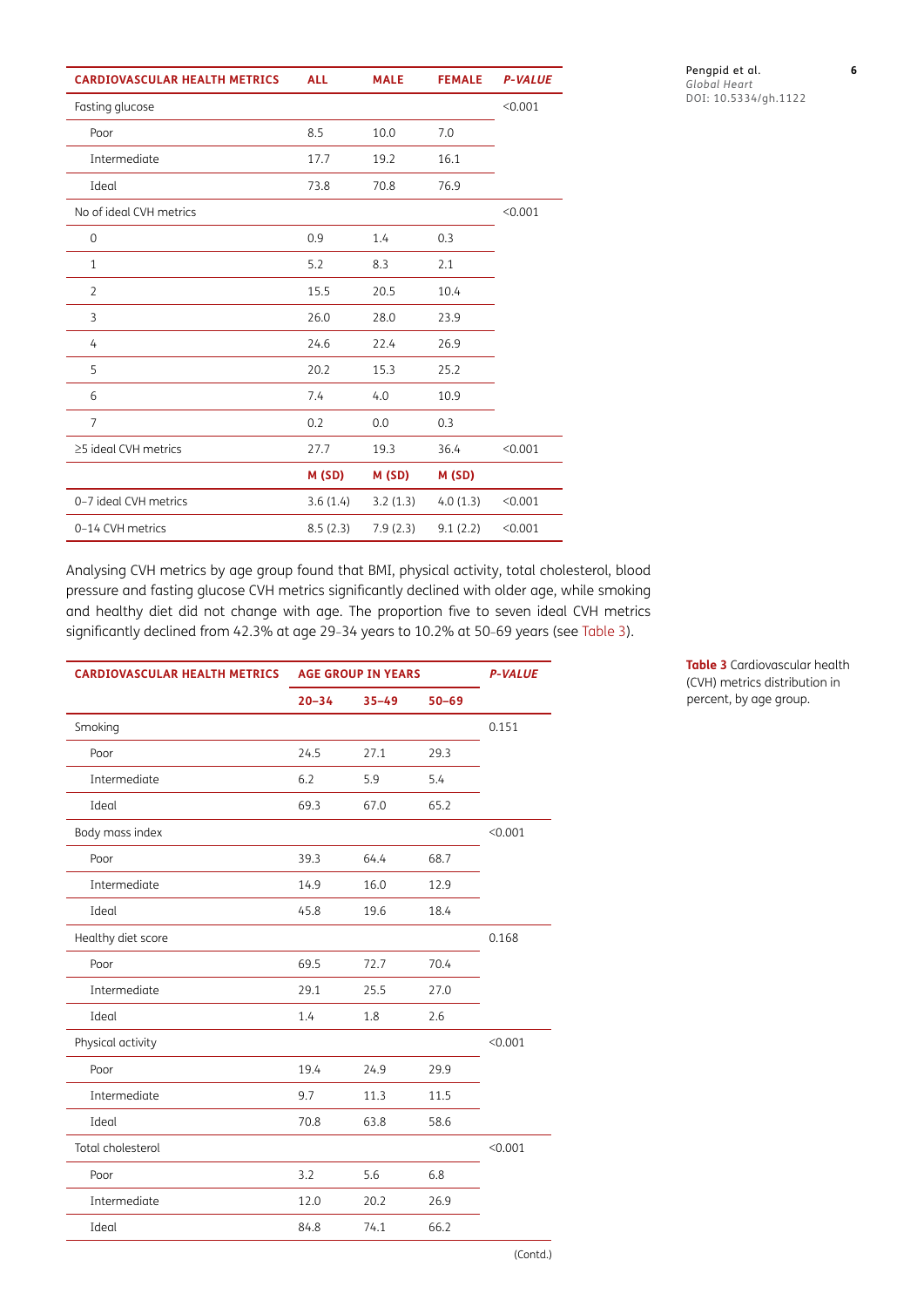| <b>CARDIOVASCULAR HEALTH METRICS</b> | <b>AGE GROUP IN YEARS</b> |           |           | <b>P-VALUE</b> |
|--------------------------------------|---------------------------|-----------|-----------|----------------|
|                                      | $20 - 34$                 | $35 - 49$ | $50 - 69$ |                |
| Blood pressure                       |                           |           |           | < 0.001        |
| Poor                                 | 8.7                       | 25.1      | 46.0      |                |
| Intermediate                         | 35.0                      | 38.2      | 33.3      |                |
| Ideal                                | 56.3                      | 36.6      | 20.7      |                |
| Fasting glucose                      |                           |           |           | < 0.001        |
| Poor                                 | 5.6                       | 9.6       | 13.2      |                |
| Intermediate                         | 13.8                      | 20.1      | 22.4      |                |
| Ideal                                | 80.6                      | 70.4      | 64.4      |                |
| No of ideal CVH metrics              |                           |           |           | < 0.001        |
| $\mathsf{O}\xspace$                  | 0.6                       | 0.6       | 1.9       |                |
| $\mathbf{1}$                         | 2.3                       | 6.3       | 10.1      |                |
| $\overline{2}$                       | 10.1                      | 17.9      | 23.5      |                |
| 3                                    | 18.9                      | 31.8      | 32.1      |                |
| $\overline{4}$                       | 25.9                      | 24.4      | 22.3      |                |
| 5                                    | 28.6                      | 15.7      | 8.8       |                |
| 6                                    | 13.3                      | 3.2       | 1.3       |                |
| $\overline{7}$                       | 0.3                       | 0.1       | 0.0       |                |
| ≥5 ideal CVH metrics                 | 42.3                      | 19.0      | 10.2      | < 0.001        |
|                                      | M (SD)                    | M (SD)    | M (SD)    |                |
| 0-7 ideal CVH metrics                | 4.1(1.3)                  | 3.3(1.2)  | 2.9(1.2)  | < 0.001        |
| 0-14 CVH metrics                     | 9.4(2.2)                  | 8.0(2.1)  | 7.3(2.2)  | < 0.001        |

#### Pengpid et al. **7**

*Global Heart* DOI: 10.5334/gh.1122

## **ASSOCIATIONS WITH MEETING 5–7 IDEAL CVH METRICS**

In the adjusted logistic regression analysis, older age, male sex, and belonging to the Khalkh ethnic group were negatively associated, and a higher number of adult household members was positively associated with meeting the ideal 5–7 CVH metrics. In addition, in the gender stratified analysis, among men, employment was negatively associated with meeting 5–7 ideal CVH metrics (see [Tables 4](#page-6-0) and [5](#page-7-0)).

| <b>VARIABLE</b>      | <b>UNADJUSTED OR (95% CI)</b> | <b>ADJUSTED OR (95% CI)</b> |
|----------------------|-------------------------------|-----------------------------|
| Age (years)          |                               |                             |
| $20 - 34$            | 1 (Reference)                 | 1 (Reference)               |
| $35 - 49$            | $0.32$ (0.26, 0.39)***        | $0.28$ (0.23, 0.35)***      |
| $50 - 69$            | $0.15(0.12, 0.20)$ ***        | $0.13$ (0.10, 0.17)***      |
| Gender               |                               |                             |
| Female               | 1 (Reference)                 | 1 (Reference)               |
| Male                 | $0.42$ (0.34, 0.50)***        | $0.36$ (0.29, 0.43)***      |
| Education (in years) |                               |                             |
| $0 - 9$              | 1 (Reference)                 | 1 (Reference)               |
| $10 - 11$            | 1.01 (0.77, 1.32)             | 0.81(0.61, 1.08)            |
| $\geq$ 12            | $1.61$ (1.28, 2.03)***        | 0.86(0.66, 1.11)            |
|                      |                               |                             |

<span id="page-6-0"></span>**Table 4** Associations between sociodemographic factors and 5–7 ideal CVH metrics. OR = Odds Ratio;

CI = Confidence Intervals; \**p* < 0.05; \*\**p* < 0.01;  $***p < 0.001$ .

(Contd.)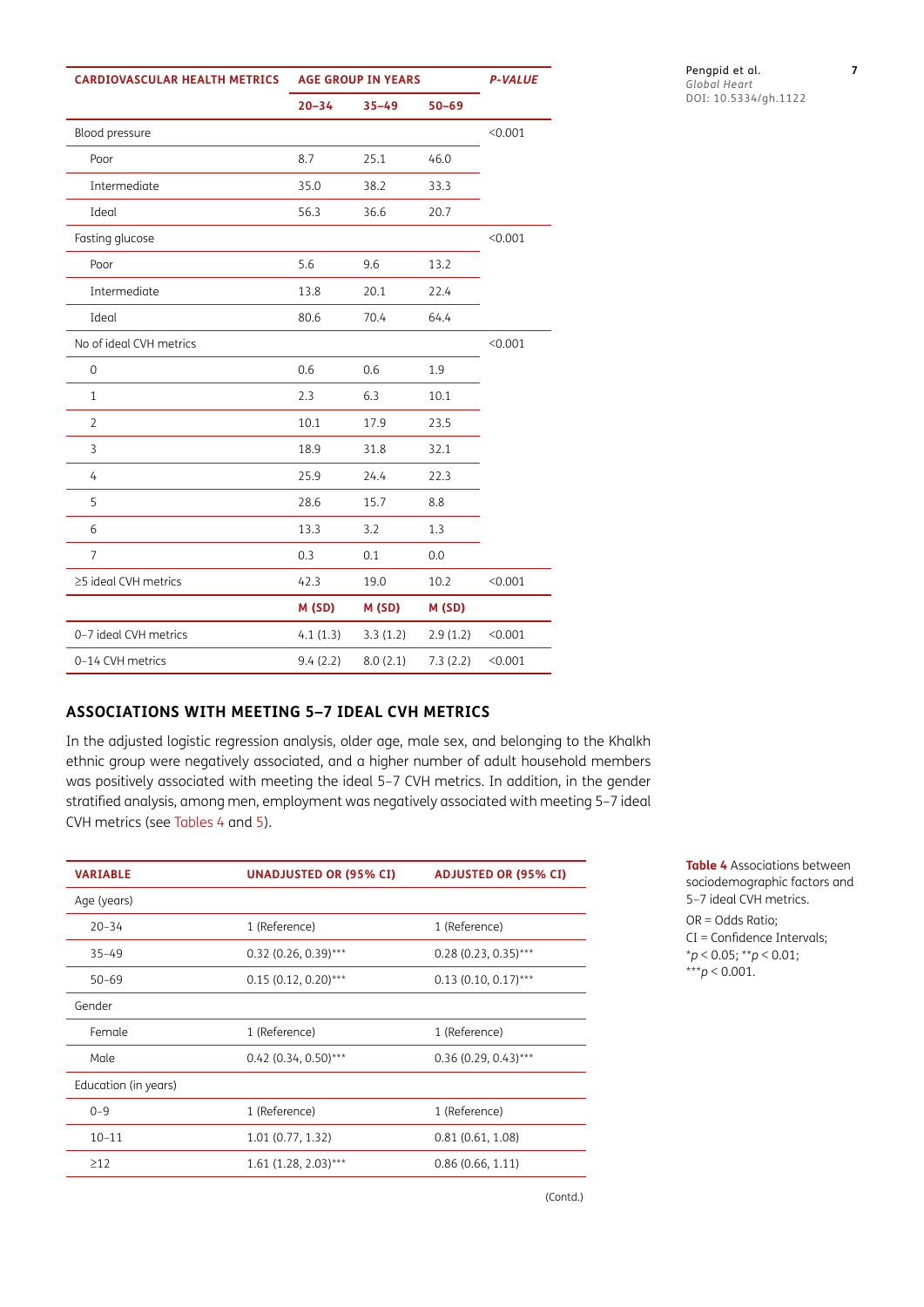| <b>VARIABLE</b>         | <b>UNADJUSTED OR (95% CI)</b> | <b>ADJUSTED OR (95% CI)</b> |
|-------------------------|-------------------------------|-----------------------------|
| Household adult members |                               |                             |
| $0 - 2$                 | 1 (Reference)                 | 1 (Reference)               |
| 3 or more               | 1.18 (0.99, 141)              | $1.24$ (1.03, 1.50)*        |
| Employed                |                               |                             |
| <b>No</b>               | 1 (Reference)                 | 1 (Reference)               |
| Yes                     | $0.78$ (0.65, 0.94)**         | 0.85(0.68, 1.07)            |
| Ethnic group            |                               |                             |
| Other                   | 1 (Reference)                 | 1 (Reference)               |
| Khalkh                  | $0.72$ (0.54, 0.94)*          | $0.72$ (0.53, 0.96)*        |
| Residence               |                               |                             |
| Rural                   | 1 (Reference)                 | 1 (Reference)               |
| Urban                   | 1.06 (0.86, 1.31)             | 1.09 (0.85, 1.38)           |

| Pengpid et al.       | 8 |
|----------------------|---|
| Global Heart         |   |
| DOI: 10.5334/gh.1122 |   |

<span id="page-7-0"></span>**Table 5** Adjusted associations between sociodemographic factors and 5–7 ideal CVH metrics by sex. OR = Odds Ratio; CI = Confidence Intervals; \**p* < 0.05; \*\**p* < 0.01;

\*\*\**p* < 0.001.

| <b>VARIABLE</b>         | <b>UNADJUSTED OR (95% CI)</b> | <b>ADJUSTED OR (95% CI)</b> |
|-------------------------|-------------------------------|-----------------------------|
| Male                    |                               |                             |
| Age (years)             |                               |                             |
| $20 - 34$               | 1 (Reference)                 | 1 (Reference)               |
| $35 - 49$               | $0.25(0.18, 0.38)$ ***        | $0.25$ (0.18, 0.36)***      |
| $50 - 69$               | $0.17(0.11, 0.26)$ ***        | $0.14$ (0.09, 0.22)***      |
| Education (in years)    |                               |                             |
| $0 - 9$                 | 1 (Reference)                 | 1 (Reference)               |
| $10 - 11$               | 1.01 (0.66, 1.55)             | 0.74(0.47, 1.16)            |
| $\geq$ 12               | 1.45 (0.99, 2.12)             | 0.83(0.54, 1.27)            |
| Household adult members |                               |                             |
| $0 - 2$                 | 1 (Reference)                 | 1 (Reference)               |
| 3 or more               | $1.55(1.16, 2.05)$ **         | $1.54$ (1.15, 2.08)**       |
| Employed                |                               |                             |
| No                      | 1 (Reference)                 | 1 (Reference)               |
| Yes                     | $0.56$ (0.40, 0.78)***        | $0.55$ (0.38, 0.80)**       |
| Ethnic group            |                               |                             |
| Other                   | 1 (Reference)                 | 1 (Reference)               |
| Khalkh                  | $0.59(0.38, 0.91)$ *          | 0.74(0.48, 1.12)            |
| Residence               |                               |                             |
| Rural                   | 1 (Reference)                 | 1 (Reference)               |
| Urban                   | 0.93 (0.66, 1.32)             | 1.11 (0.76, 1.61)           |
| Female                  |                               |                             |
| Age (years)             |                               |                             |
| $20 - 34$               | 1 (Reference)                 | 1 (Reference)               |
| $35 - 49$               | $0.31$ (0.24, 0.39)***        | $0.29$ (0.22, 0.38)***      |
| $50 - 69$               | $0.12$ (0.09, 0.17)***        | $0.12$ (0.09, 0.17)***      |
| Education (in years)    |                               |                             |
| $0 - 9$                 | 1 (Reference)                 | 1 (Reference)               |
| $10 - 11$               | 0.90(0.64, 1.28)              | 0.85(0.60, 1.20)            |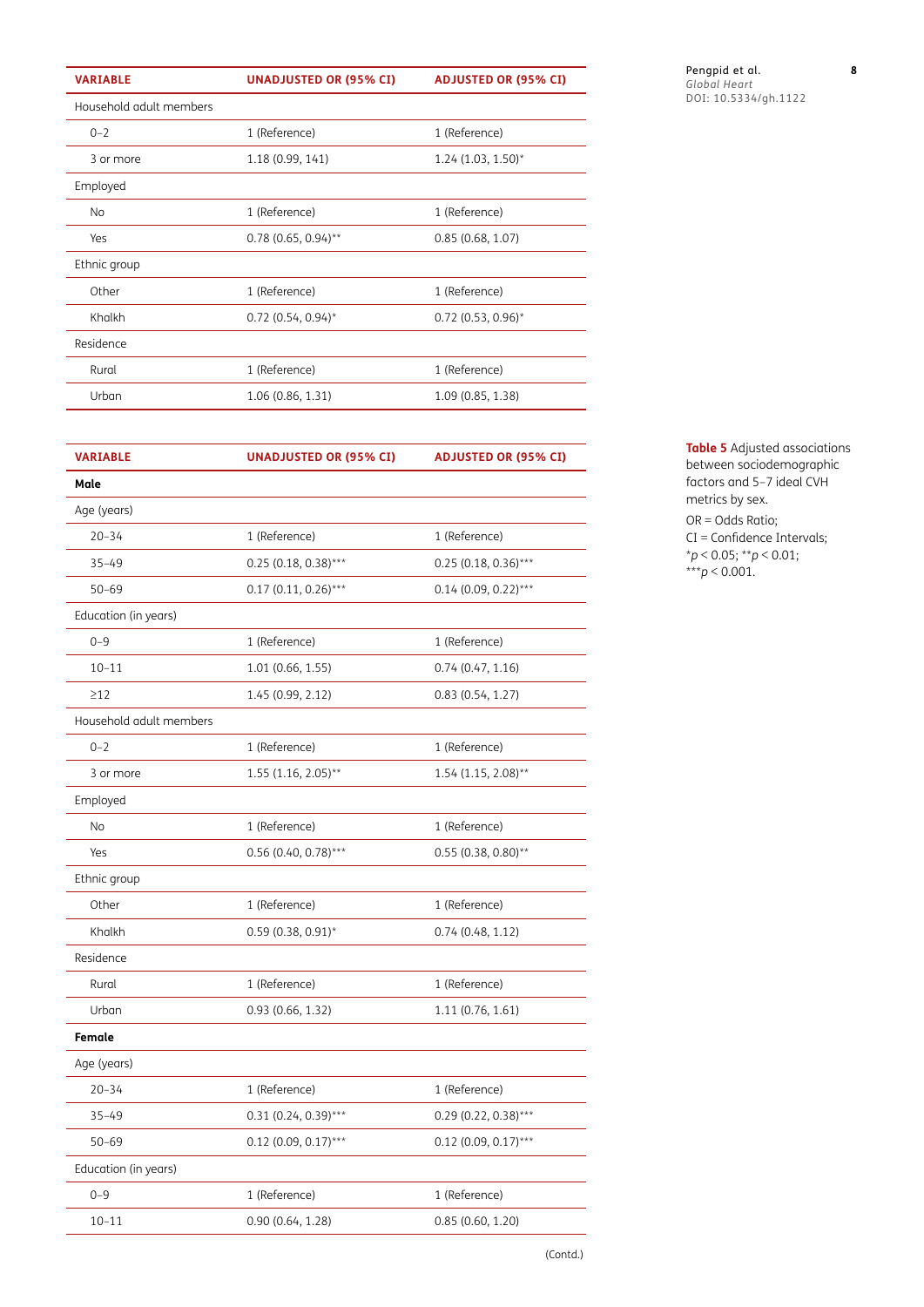| <b>VARIABLE</b>         | <b>UNADJUSTED OR (95% CI)</b> | <b>ADJUSTED OR (95% CI)</b> |
|-------------------------|-------------------------------|-----------------------------|
| $\geq$ 12               | $1.43$ (1.07, 1.91)*          | $0.82$ (0.60, 1.14)         |
| Household adult members |                               |                             |
| $0 - 2$                 | 1 (Reference)                 | 1 (Reference)               |
| 3 or more               | 1.04 (0.83, 1.31)             | 1.04 (0.82, 1.32)           |
| Employed                |                               |                             |
| <b>No</b>               | 1 (Reference)                 | 1 (Reference)               |
| Yes                     | 1.14 (0.91, 1.42)             | 1.17 (0.90, 1.51)           |
| Ethnic group            |                               |                             |
| Other                   | 1 (Reference)                 | 1 (Reference)               |
| Khalkh                  | $0.74$ (0.55, 0.99)*          | 0.72(0.52, 1.01)            |
| Residence               |                               |                             |
| Rural                   | 1 (Reference)                 | 1 (Reference)               |
| Urban                   | 1.06 (0.83, 1.35)             | 1.10 (0.83, 1.46)           |

Pengpid et al. **9** *Global Heart* DOI: 10.5334/gh.1122

#### **DISCUSSION**

The study presents for the first-time national data on the prevalence and distribution of CVH metrics in nationally representative samples of adults in Mongolia in 2019. The found prevalence of ideal CVH (5–7 ideal metrics) (27.7%), was higher than global estimates, mainly in high-income countries, ideal CVH (having 5–7 ideal metrics) (19.6%) CVH [\[8\]](#page-10-7), but lower than in China (33.0%, 5–7 ideal metrics) [\[13\]](#page-10-12), and in Nepal (51.6%, 5–7 ideal metrics) [\[14\]](#page-10-13). The proportion of ideal CVH metrics (all 7 metrics) (0.2%), was similar to in urban India (<0.1% had 7 ideal metrics) [\[15\]](#page-10-14), Shandon in China (0.05% all 7-ideal metrics) [\[10\]](#page-10-9), and in rural China (0.0% all 7-ideal metrics) [\[11\].](#page-10-10)

Like the three best and lowest global estimates [\[8\]](#page-10-7), this investigation found the highest ideal CVH status for TC (77.4%), smoking (67.8%), and FGP (73.8%), and the lowest for healthy diet (1.8%). The proportion of ideal fruit and vegetable consumption (21.8%) compares with global rates in low- and middle-income countries (18.0%) [\[29\]](#page-11-9). The prevalence of ideal PA (66.0%) was higher than globally (40.6%), and the proportion of ideal BMI (31.4%) was lower than global figures (40.3%) [\[8\]](#page-10-7). The proportion of poor blood pressure or hypertension (21.9%) was still slightly higher compared to global estimates in lower-resource countries (17.5%) [\[30\]](#page-11-10). Previous research in Mongolia, also found a high prevalence of poor diet and overweight among adults calling for expanded supplementation and food fortification to address micronutrient inadequacies [\[31\].](#page-11-11)

Consistent with previous research [[8](#page-10-7), [14,](#page-10-13) [15,](#page-10-14) [20](#page-11-0), [21](#page-11-1)], the ideal CVH was higher among younger age groups and among women. The overall better performance of women than men on ideal CVH may be largely explained by their high proportion of ideal smoking, ideal healthy diet, ideal blood pressure, ideal total cholesterol and ideal FBG compared to men. Therefore, men should be particularly targeted, regarding tobacco, blood pressure, cholesterol and glucose control as well as healthy diet, and women regarding physical activity. Some previous research [\[10](#page-10-9), [20,](#page-11-0) [21–](#page-11-1)[23](#page-11-3)] showed an association between higher education, rural residence and ideal CVH metrics, while we did not find significant differences in this regard.

Higher number of adult household members (as a proxy for lower economic status) was associated with higher ideal CVH metrics in this study, which is consistent with a study in Uganda that found an association between lower income and higher ideal CVH metrics [\[21\],](#page-11-1) while in China higher income was associated with better ideal CVH metrics [\[10\].](#page-10-9) In line with some previous study that found ethnic differences in the prevalence of ideal CVH metrics [\[20\]](#page-11-0), we found that belonging to the main ethnic group (Khalkh) decreased the odds of ideal CVH metrics.

Study results may inform the national non-communicable diseases (NCD) policy in Mongolia. CVH interventions should include multiple strategies including changes in health care policy aiming at promoting health behaviour, the reinforcement of individual health behaviour, and safe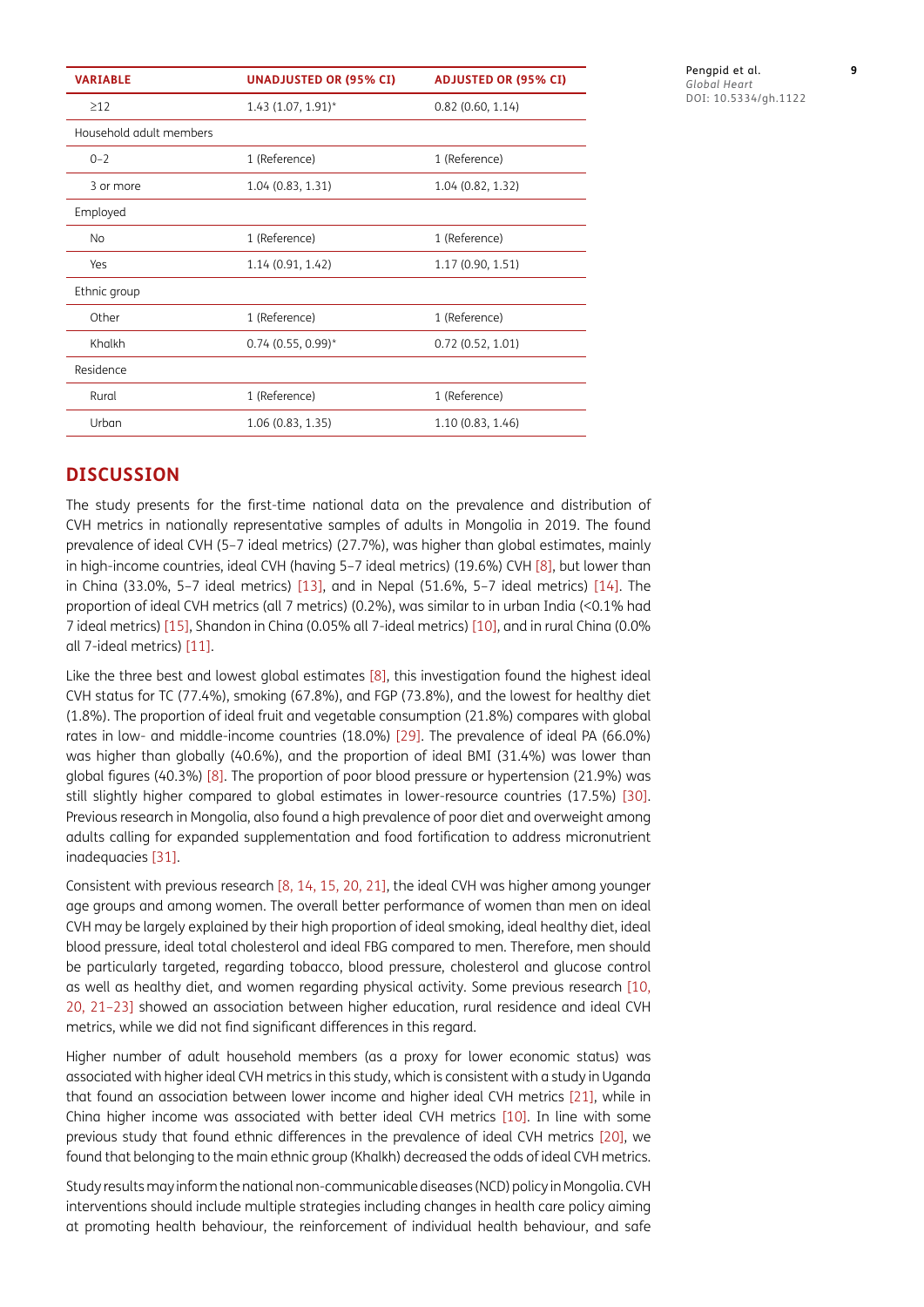healthcare management [\[32\]](#page-11-12). For example, since 2015 the Mongolian national salt reduction strategy has been implemented by 'creating a social, economic and legal environment that supports salt reduction, including by influencing food supply, increasing partnerships between government and relevant stakeholders, and creating an enabling environment to support improved consumer choices' [\[33\]](#page-11-13). Part of this initiative included training of chefs, students and employees to implement salt reduction in schools, hospitals, workplaces and kindergartens, and voluntary reductions in salt in bread and bakery products agree on with major companies in 2011 [\[34\]](#page-11-14). However, the average daily salt intake in the 15–69 years-old population was 10.5 gr (more than double the WHO recommendation of <5gr) in 2019, which did not much improve compared to the 2013 survey, 11.1 gr in Mongolia [\[33\]](#page-11-13). Tobacco use may have reduced in Mongolia due to tobacco demand-reduction measures, and an increase of excise taxes on tobacco, but more needs to be done to initiate and control tobacco use [[35](#page-11-15), [36](#page-11-16)]. Body weight and physical inactivity have increased in Mongolia, which may in part be attributed to no change on public awareness on diet and/or physical activity [\[35\].](#page-11-15) To improve CVH in Mongolia, more needs to be done including 'promotion of body weight control, smoking cessation, healthy diets, and screening and control of high levels of blood sugar and blood pressure' [\[35,](#page-11-15) [36](#page-11-16)]. The Mongolian government in recognising the critical importance of improving CVH, primary care was seen as an important entry point to reach this goal and emphasize that a stronger health system with better resources is needed. Using the 'MongPEN (WHO's Package of Essential NCD interventions, commonly known as "PEN") approach,' the health system should be strengthened to prevent and manage NCDs, including 'improving heart health (from WHO's "HEARTS" technical package), such as guidance on how to identify patients at high risk of CVD, and making use of an ePrescription service to gather data' [\[37\]](#page-11-17).

The study strengths include the use of nationally representative sample and standardized STEPS methodology and measures. Some variables were evaluated by self-report, which may have biased responses, and the cross-sectional design precludes causative conclusions between the evaluated variables. We did not use the original five components but only two components (fruit and vegetable and sodium intake) AHA healthy diet, which should be included in further research [\[8](#page-10-7), [9\]](#page-10-8).

#### **CONCLUSION**

The proportion of meeting 5–7 ideal CVH metrics was moderate among adults in Mongolia. Primary and secondary prevention programmes should be strengthened to improve CVH in Mongolia, considering identified associated factors. Future research may want to include more comprehensive measures on a healthy diet.

#### **DATA ACCESSIBILITY STATEMENT**

The data source is publicly available at the World Health Organization NCD Microdata Repository (URL:<https://extranet.who.int/ncdsmicrodata/index.php/catalog>).

#### **ACKNOWLEDGEMENT**

The data source, the World Health Organization NCD Microdata Repository (URL: [https://](https://extranet.who.int/ncdsmicrodata/index.php/catalog) [extranet.who.int/ncdsmicrodata/index.php/catalog](https://extranet.who.int/ncdsmicrodata/index.php/catalog)), is hereby acknowledged.

#### **COMPETING INTERESTS**

The authors have no competing interests to declare.

#### **AUTHOR CONTRIBUTIONS**

All authors fulfil the criteria for authorship. SP and KP conceived and designed the research, performed statistical analysis, drafted the manuscript and made critical revision of the manuscript for key intellectual content. All authors read and approved the final version of the manuscript and have agreed to authorship and order of authorship for this manuscript.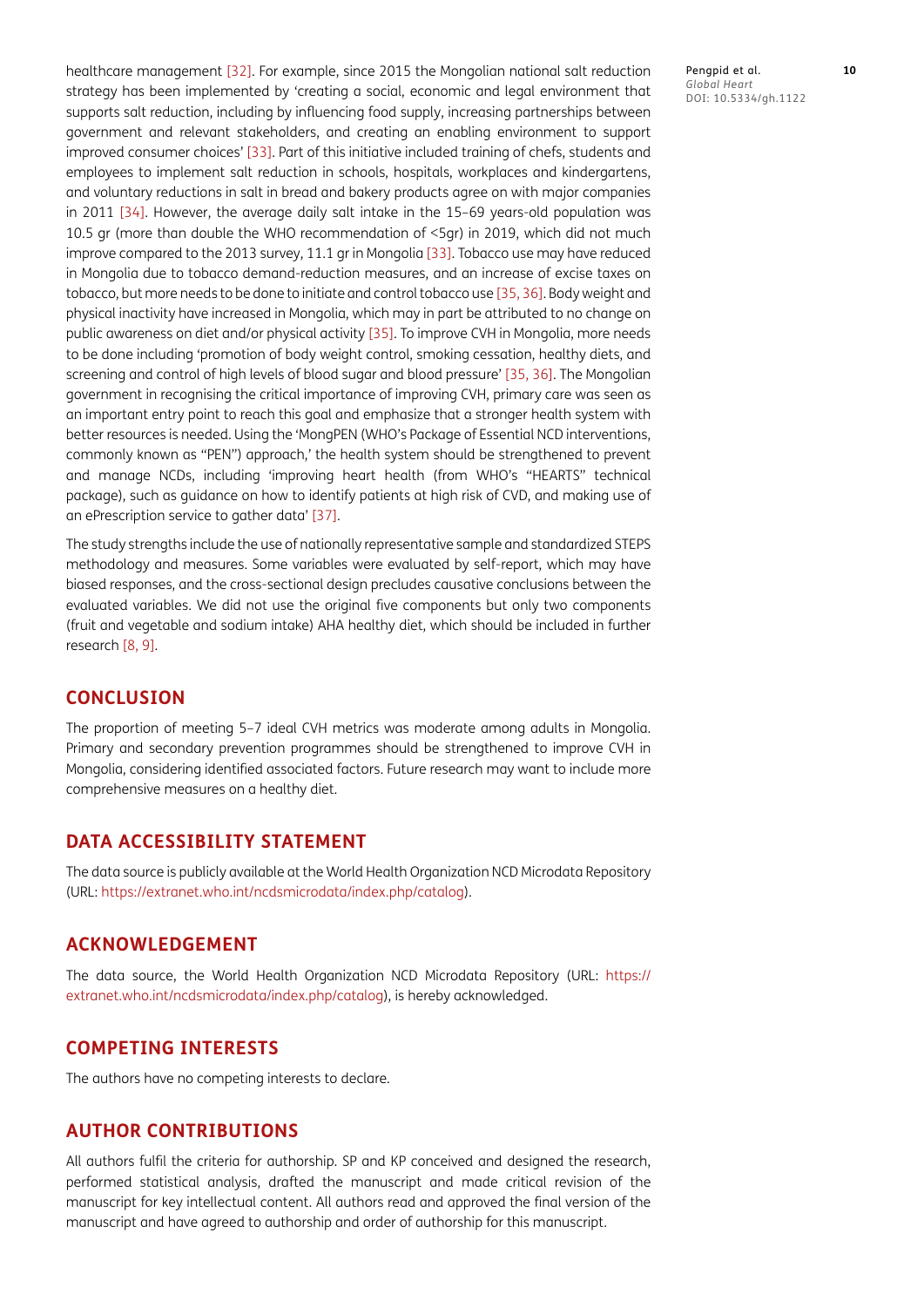## <span id="page-10-0"></span>**AUTHOR AFFILIATIONS**

#### **Supa Pengpid**  [orcid.org/0000-0002-7714-8869](https://orcid.org/0000-0002-7714-8869)

Department of Health Education and Behavioral Sciences, Faculty of Public Health, Mahidol University, Bangkok, TH; Department of Research Administration and Development, University of Limpopo, Polokwane, ZA

**Karl Peltzer ©** [orcid.org/0000-0002-5980-0876](https://orcid.org/0000-0002-5980-0876)

Department of Psychology, University of the Free State, Bloemfontein, South Africa; Department of Psychology, College of Medical and Health Sciences, Asia University, Taichung, TW

### **REFERENCES**

- <span id="page-10-1"></span>1. **World Health Organization (WHO).** Cardiovascular diseases (CVDs); 2017. URL: [https://www.who.int/](https://www.who.int/news-room/fact-sheets/detail/cardiovascular-diseases-(cvds) [news-room/fact-sheets/detail/cardiovascular-diseases-\(cvds\)](https://www.who.int/news-room/fact-sheets/detail/cardiovascular-diseases-(cvds) (accessed 11 November 2020).
- <span id="page-10-2"></span>2. **World Health Organization (WHO).** Mongolia: Noncommunicable Diseases (NCD) Country Profiles; 2018. URL: [chrome-extension://efaidnbmnnnibpcajpcglclefindmkaj/](chrome-extension://efaidnbmnnnibpcajpcglclefindmkaj/viewer.html?pdfurl=https%3A%2F%2Fwww.who.int%2Fnmh%2Fcountries%2Fmng_en.pdf%3Fua%3D1&clen=81162&chunk=true2) [viewer.html?pdfurl=https%3A%2F%2Fwww.who.int%2Fnmh%2Fcountries%2Fmng\\_](chrome-extension://efaidnbmnnnibpcajpcglclefindmkaj/viewer.html?pdfurl=https%3A%2F%2Fwww.who.int%2Fnmh%2Fcountries%2Fmng_en.pdf%3Fua%3D1&clen=81162&chunk=true2) [en.pdf%3Fua%3D1&clen=81162&chunk=true2.](chrome-extension://efaidnbmnnnibpcajpcglclefindmkaj/viewer.html?pdfurl=https%3A%2F%2Fwww.who.int%2Fnmh%2Fcountries%2Fmng_en.pdf%3Fua%3D1&clen=81162&chunk=true2) (accessed 2 August 2021).
- <span id="page-10-3"></span>3. **Public Health Institute of the Ministry of Health and Sports, Mongolia (2014).** Third national STEPS Survey on the Prevalence of Noncommunicable Disease and Injury Risk Factors-2013. Ulaanbaatar: Public Health Institute. URL: [https://extranet.who.int/ncdsmicrodata/index.php/catalog/615/related](https://extranet.who.int/ncdsmicrodata/index.php/catalog/615/related-materials)[materials](https://extranet.who.int/ncdsmicrodata/index.php/catalog/615/related-materials) (accessed 5 August 2021).
- 4. **D'Agostino RB Sr, Vasan RS, Pencina MJ,** et al. General cardiovascular risk profile for use in primary care: The Framingham Heart Study. *Circulation*. 2008; 117(6): 743–53. DOI: [https://doi.org/10.1161/](https://doi.org/10.1161/CIRCULATIONAHA.107.699579) [CIRCULATIONAHA.107.699579](https://doi.org/10.1161/CIRCULATIONAHA.107.699579)
- <span id="page-10-4"></span>5. **Gyawali B, Mishra SR, Virani SS,** et al. Low levels of ideal cardiovascular health in a semi-urban population of Western Nepal: A population-based, cross-sectional study. *Heart Asia*. 2019 Jan 10; 11(1): e011131. DOI: <https://doi.org/10.1136/heartasia-2018-011131>
- <span id="page-10-5"></span>6. **Lloyd-Jones DM, Hong Y, Labarthe D,** et al. Defining and setting national goals for cardiovascular health promotion and disease reduction: The American Heart Association's strategic Impact Goal through 2020 and beyond. *Circulation*. 2010 Feb 2; 121(4): 586–613. DOI: [https://doi.org/10.1161/](https://doi.org/10.1161/CIRCULATIONAHA.109.192703) [CIRCULATIONAHA.109.192703](https://doi.org/10.1161/CIRCULATIONAHA.109.192703)
- <span id="page-10-6"></span>7. **Huffman MD, Capewell S, Ning H,** et al. Cardiovascular health behavior and health factor changes (1988–2008) and projections to 2020: Results from the National Health and Nutrition Examination Surveys. *Circulation*. 2012; 125: 2595–2602. DOI: [https://doi.org/10.1161/](https://doi.org/10.1161/CIRCULATIONAHA.111.070722) [CIRCULATIONAHA.111.070722](https://doi.org/10.1161/CIRCULATIONAHA.111.070722)
- <span id="page-10-7"></span>8. **Peng Y, Cao S, Yao Z,** et al. Prevalence of the cardiovascular health status in adults: A systematic review and meta-analysis. *Nutr Metab Cardiovasc Dis*. 2018; 28(12): 1197–1207. DOI: [https://doi.](https://doi.org/10.1016/j.numecd.2018.08.002) [org/10.1016/j.numecd.2018.08.002](https://doi.org/10.1016/j.numecd.2018.08.002)
- <span id="page-10-8"></span>9. **Younus A, Aneni EC, Spatz ES,** et al. A Systematic Review of the Prevalence and Outcomes of Ideal Cardiovascular Health in US and Non-US Populations. *Mayo Clin Proc*. 2016; 91(5): 649–70. DOI: <https://doi.org/10.1016/j.mayocp.2016.01.019>
- <span id="page-10-9"></span>10. **Ren J, Guo XL, Lu ZL,** et al. Ideal cardiovascular health status and its association with socioeconomic factors in Chinese adults in Shandong, China. *BMC Public Health*. 2016; 16(1): 942. DOI: [https://doi.](https://doi.org/10.1186/s12889-016-3632-6) [org/10.1186/s12889-016-3632-6](https://doi.org/10.1186/s12889-016-3632-6)
- <span id="page-10-10"></span>11. **Zhao Y, Yan H, Yang R,** et al. Status of cardiovascular health among adults in a rural area of Northwest China: Results from a cross-sectional study. *Medicine (Baltimore)*. 2016; 95(28): e4245. DOI:<https://doi.org/10.1097/MD.0000000000004245>
- <span id="page-10-11"></span>12. **Chang Y, Guo X, Chen Y,** et al. Prevalence and Metrics Distribution of Ideal Cardiovascular Health: A Population-based, Cross-sectional Study in Rural China. *Heart Lung Circ*. 2016; 25(10): 982–92. DOI: <https://doi.org/10.1016/j.hlc.2016.02.007>
- <span id="page-10-12"></span>13. **Bi Y, Jiang Y, He J,** et al. Status of cardiovascular health in Chinese adults. *J Am Coll Cardiol*. 2015 Mar 17; 65(10): 1013–25. DOI:<https://doi.org/10.1016/j.jacc.2014.12.044>
- <span id="page-10-13"></span>14. **Ghimire U, Shrestha N, Gyawali B,** et al. Prevalence of American Heart Association defined ideal cardiovascular health metrics in Nepal: Findings from a nationally representative cross-sectional study. *Int Health*. 2020; 12(4): 325–331. DOI: <https://doi.org/10.1093/inthealth/ihz088>
- <span id="page-10-14"></span>15. **Gupta B, Gupta R, Sharma KK,** et al. Low Prevalence of AHA-Defined Ideal Cardiovascular Health Factors: A Study of Urban Indian Men and Women. *Glob Heart*. 2017; 12(3): 219–225. DOI: [https://](https://doi.org/10.1016/j.gheart.2014.09.004) [doi.org/10.1016/j.gheart.2014.09.004](https://doi.org/10.1016/j.gheart.2014.09.004)
- <span id="page-10-15"></span>16. **Yu Y, Dong Z, Li Y,** et al. The Cardiovascular and Cerebrovascular Health in North China From 2006 to 2011: Results from the KaiLuan Study. *Front Cardiovasc Med*. 2021; 8: 683416. DOI: [https://doi.](https://doi.org/10.3389/fcvm.2021.683416) [org/10.3389/fcvm.2021.683416](https://doi.org/10.3389/fcvm.2021.683416)
- <span id="page-10-16"></span>17. **Rahmani F, Asgari S, Khalili D,** et al. National trends in cardiovascular health metrics among Iranian adults using results of three cross-sectional STEPwise approaches to surveillance surveys. *Sci Rep*. 2021; 11(1): 58. DOI:<https://doi.org/10.1038/s41598-020-79322-x>

Pengpid et al. **11** *Global Heart* DOI: 10.5334/gh.1122